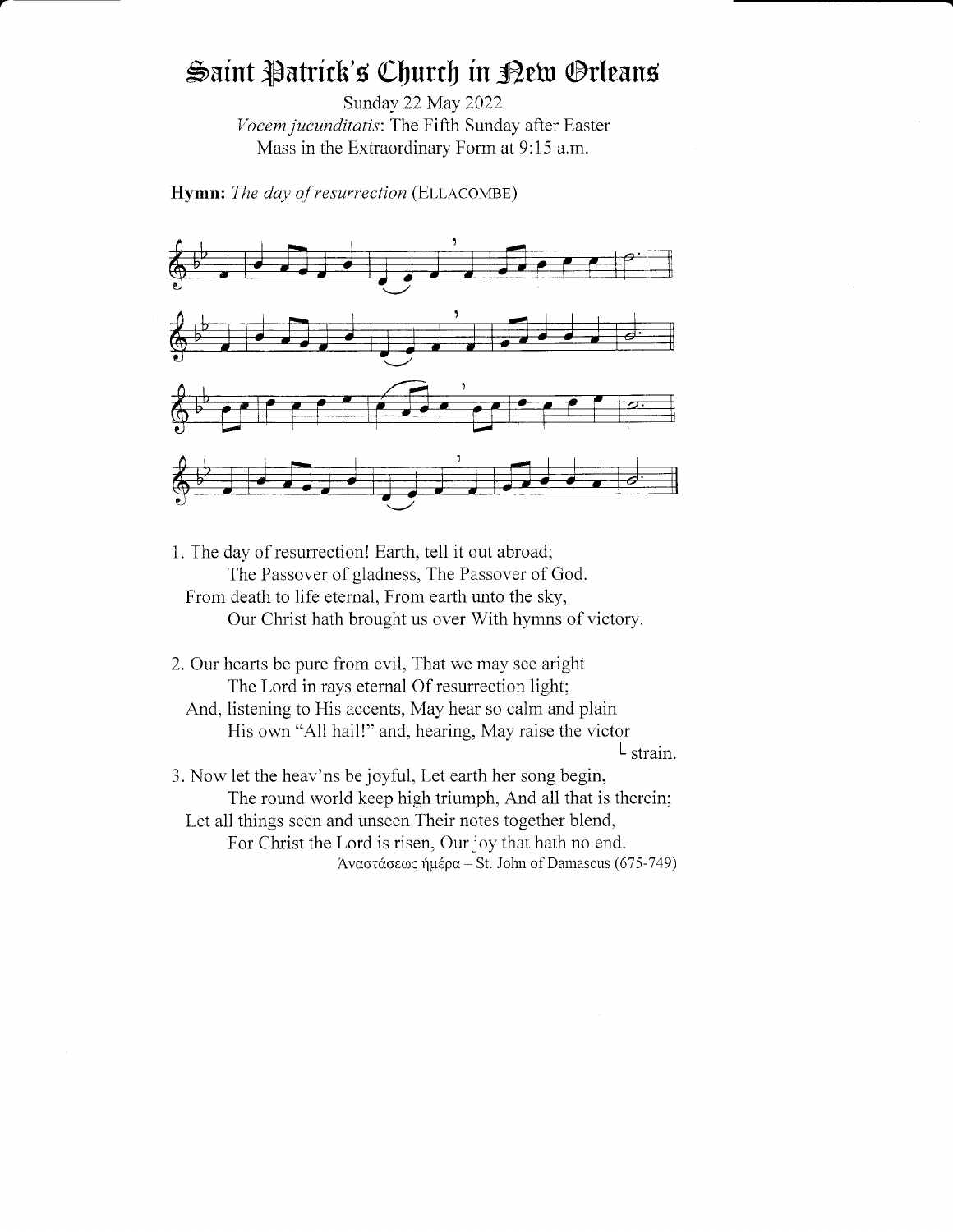### Ordinary of the Mass: KYRIE, GLORIA, SANCTUS, & AGNUS DEI: Mass I yellow cards at the back of the church CREDO III: red Traditional Mass booklet, page 56

## Motets: Salve, mundi Domina (St. Gregory's Boys Schola) Dom Joseph Pothier, O.S.B. (1835-1923)

sine spina. Rose without thorns.<br>Sit tua Conceptio nostra medicina, May thy Conception Et Purificatio nostra sit purgatio. and thy Purification our cleansing.<br>Tua sit Assumptio nostræ spei via, May thine Assumption be the way of sophia. wisdom.<br>Quæ regnas cum Filio, O clemens, Thou wh Quæ regnas cum Filio, O clemens, Thou who reignest with thy Son, O o pia, Fac nos tecum vivere, O clement, O merciful; make us to liv

Salve, mundi Domina et cæli Hail, Mistress of the world and Queen of Regina, Mater Dei integra, rosa heaven, the undefiled Mother of God, the Regina, Mater Dei integra, rosa heaven, the undefiled Mother of God, the sine spina.<br>Rose without thorns. Sit tua Conceptio nostra medicina, May thy Conception be our medicine,<br>Et tua Nativitas via matutina.  $and$  thy Nativity the morning way. and thy Nativity the morning way. Tua Præsentatio nostra sit oblatio, May thy Presentation be our offering,<br>Et Annuntiatio nostra sit salvatio. and thine Annunciation our salvation. and thine Annunciation our salvation. Tua parturitio nostra sit redemptio, May thy birth-giving be our redemption, Tua sit Assumptio nostræ spei via, May thine Assumption be the way of our Tu nos tecum attrahe in vera hope; draw us along with thee in true Tu nos tecum attrahe in vera *hope; draw us along with thee in true* sophia.<br>wisdom.

O pia, Fac nos tecum vivere, O clement, O merciful; make us to live with dulcis Maria. Amen.<br>
thee, O sweet Mary. Amen. thee, O sweet Mary. Amen.

### Christo resurgenti (St. Cecilia's Girls Schola)

Christo resurgenti, Christo With Christ risen, with Christ triumphanti, applaudant sydera. triumphant, the stars clap their Alleluia.<br>Fide vindicata, morte superata, Fide vindicata, morte superata, *With faith vindicated, with death* lætentur omnia. Alleluia. *conquered, all things rejoice. All* 

François Couperin (1668-1733) triumphant, the stars clap their hands.<br>Alleluia. conquered, all things rejoice. Alleluia.

### Final antiphon: Regina cæli

### yellow cards at the back of the church

Organ: Prelude in E-flat Sir William Henry Harris (1883-1973) Dialogue Nicolas de Grigny (1671-1703)

# Music Sponsors Needed

St. Patrick's is looking for generous sponsors for the music of Corpus Christi (16 and 19 June). If you would like to help us maintain our tradition of beautiful music for this glorious feast, please contact Andrew Mills before 2 June, at 504.525.4413 x 1003 or SPNOmusic@gmail.com. Thank you, and may God reward your generosity!